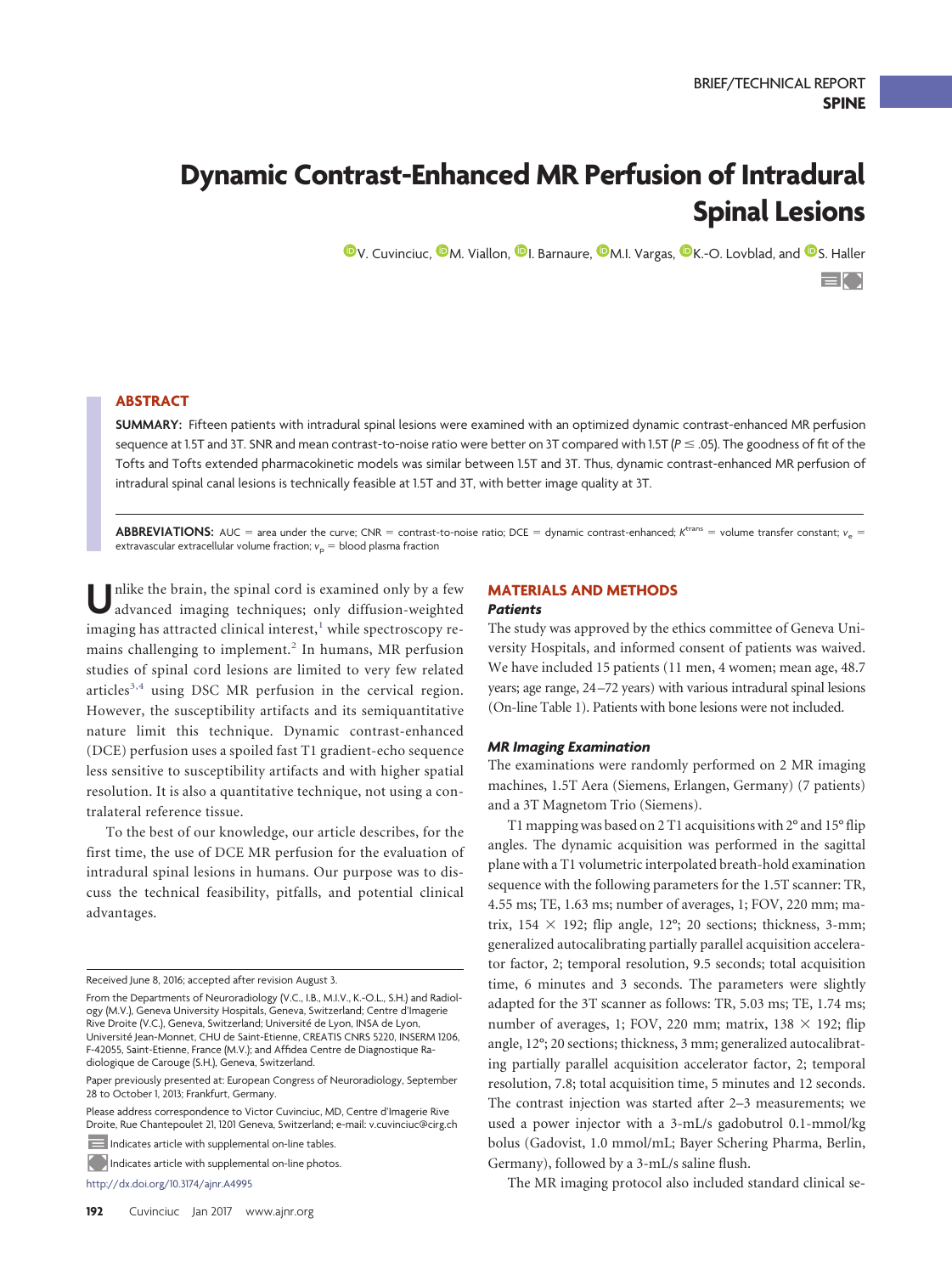<span id="page-1-0"></span>

**FIG 1.** Spinal cord glioblastoma. Baseline (*A*) and timeframe after enhancement (*B*) of DCE perfusion show a spinal cord mass at the cervicothoracic junction. *C*, Gadolinium-enhanced sagittal TI spin-echo image shows a contrast-enhanced mass with necrotic/cystic areas. *D*, *V*<sub>p</sub> map based on the Tofts extended pharmacokinetic modeling shows increased plasmatic volume, suggesting increased neoangiogenesis.

quences (T1, T2, and T1 after the gadolinium injection used for DCE perfusion). At the thoracic level, prevertebral saturation bands were used to compensate for the heart and large-vessel pulsations.

All images were inspected to detect relevant motion artifacts and to identify the contrast enhancement of the lesion, by V.C., a board-certified neuroradiologist with 2 years of experience in DCE MR perfusion imaging and 7 years of experience in neuroradiology.

#### *Image Reconstruction*

The data were reconstructed by using commercially available software (Olea Sphere 2.2; Olea Medical, La Ciotat, France). The analysis was performed by 1 reader (V.C.) unaware of the diagnosis at the moment of the analysis. No relevant movement artifacts were encountered; a movement-correction algorithm was applied to compensate for slight physiologic movements. The best vascular input function was selected automatically (usually in the vertebral, intercostal, or lumbar arteries or in the basivertebral veins) and checked visually. Model-independent analysis was performed, and maps of the area under the curve (AUC) of gadolinium were obtained. Pharmacokinetic modeling by using Tofts and Tofts extended models was also performed to derive maps of volume transfer constant (*K*trans) and extravascular extracellular volume fraction  $(v_e)$ ; for the Tofts extended model, maps of blood plasma fraction  $(v_p)$  were also obtained. Maps of  $\chi^2$  (expressing the goodness of fit) were obtained for both models.

#### *Image Review and Analysis*

2D ROIs were drawn around the enhancing lesions on AUC maps, verified on coregistered gadolinium-enhanced T1 images, and copied on all timeframes of DCE perfusion. The SNR of DCE images was computed by dividing the mean intensity of the ROI baseline voxels by the SD of a large ROI drawn in the air. Relative signal enhancement was computed by dividing the difference between peak signal and mean baseline signal by the mean baseline

signal. The mean contrast-to-noise ratio (CNR) was computed by dividing the difference between the mean intensity of the ROI voxels after gadolinium injection and the mean baseline voxels, by the SD of a large ROI drawn in the air.

ROIs were copied on all the other maps ( $K^{\text{trans}}, v_e, v_p, \chi^2$ ). Only voxels with  $v_e$  or  $v_p$  values between 0 and 1 were used for analysis. Mean values, SD, and 95% confidence intervals were recorded for each of the parameters. SNR, relative signal enhancement, CNR, and  $\chi^2$  were compared by using unpaired 2-tailed *t* tests with different variances.

# **RESULTS**

All examinations were technically correct, without significant motion artifacts and with clearly visible contrast enhancement on dynamic series.

SNR and mean CNR were better on 3T compared with 1.5T (On-line Fig 1;  $P \leq .05$ ); relative signal enhancement was similar  $(P = .4)$ .

The goodness of fit was similar for both pharmacokinetic models for most lesions ( $\chi^2$  between 100 and 450), except for hemangioblastomas ( $\chi^2$  between 450 and 13,000); for a patient with a hemangioblastoma (No. 11), the parametric maps based on the Tofts extended model could not be obtained at all. Goodness of fit was not significantly different between 1.5T and 3T ( $P = .09$ for the Tofts model and  $P = .1$  for Tofts extended model).

The values of model-free AUC and various pharmacokinetic parameters for all the patients are presented in On-line Tables 2 and 3. Some examples of pathologies are presented in [Fig 1](#page-1-0) (spinal cord glioblastoma) and in the On-line Figs 2–4 (meningioma and schwannoma, respectively; enhancement curves of representative cases of all the pathologies studied).

#### **DISCUSSION**

In this study, we report our preliminary results of DCE perfusion MR imaging for intradural spinal lesions at 1.5T and 3T. Previous